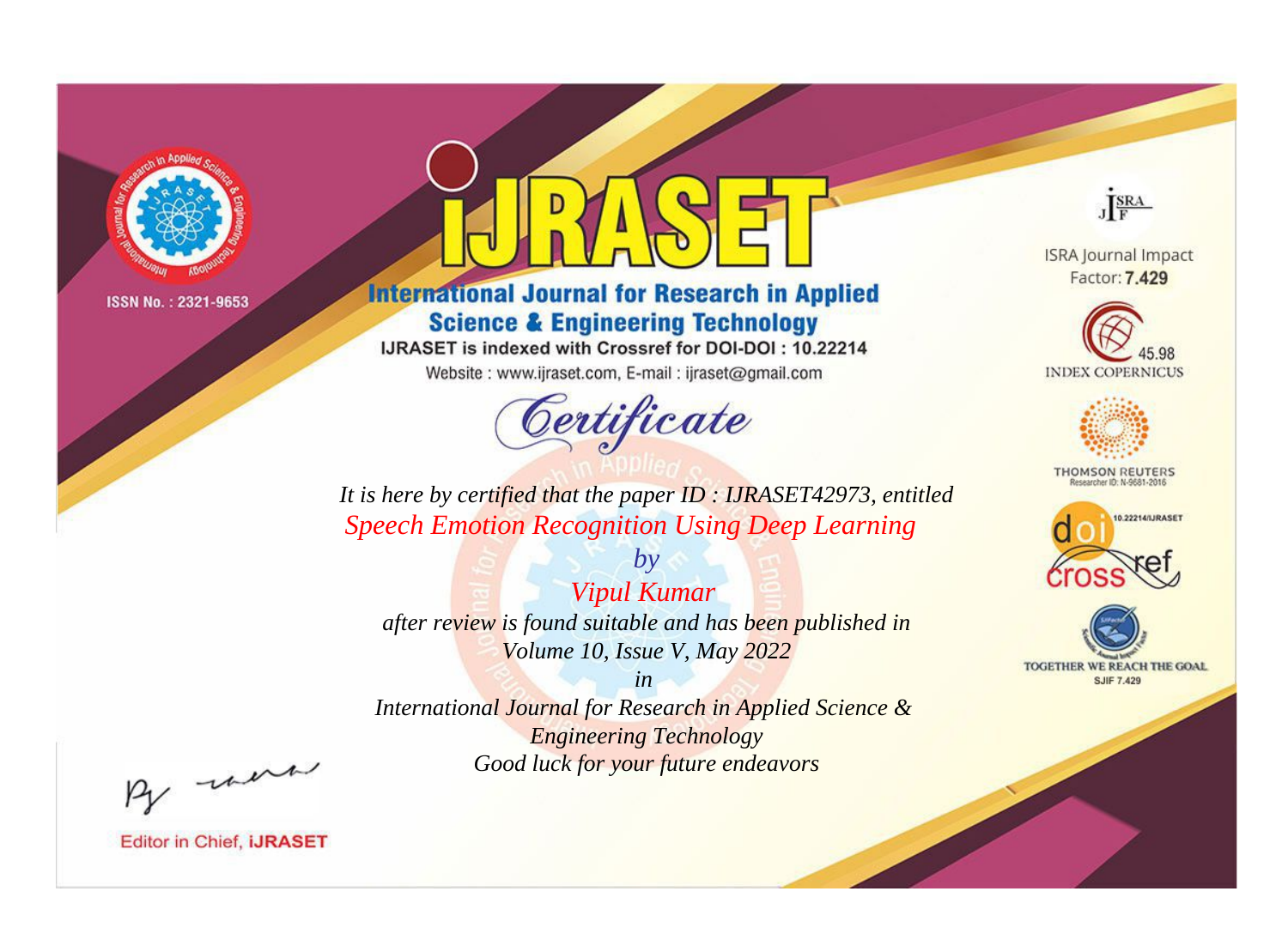

# **International Journal for Research in Applied Science & Engineering Technology**

IJRASET is indexed with Crossref for DOI-DOI: 10.22214

Website: www.ijraset.com, E-mail: ijraset@gmail.com



JERA

**ISRA Journal Impact** Factor: 7.429





**THOMSON REUTERS** 



TOGETHER WE REACH THE GOAL **SJIF 7.429** 

*It is here by certified that the paper ID : IJRASET42973, entitled Speech Emotion Recognition Using Deep Learning*

*by Vibhor Varshney after review is found suitable and has been published in Volume 10, Issue V, May 2022*

*in* 

*International Journal for Research in Applied Science & Engineering Technology Good luck for your future endeavors*

By morn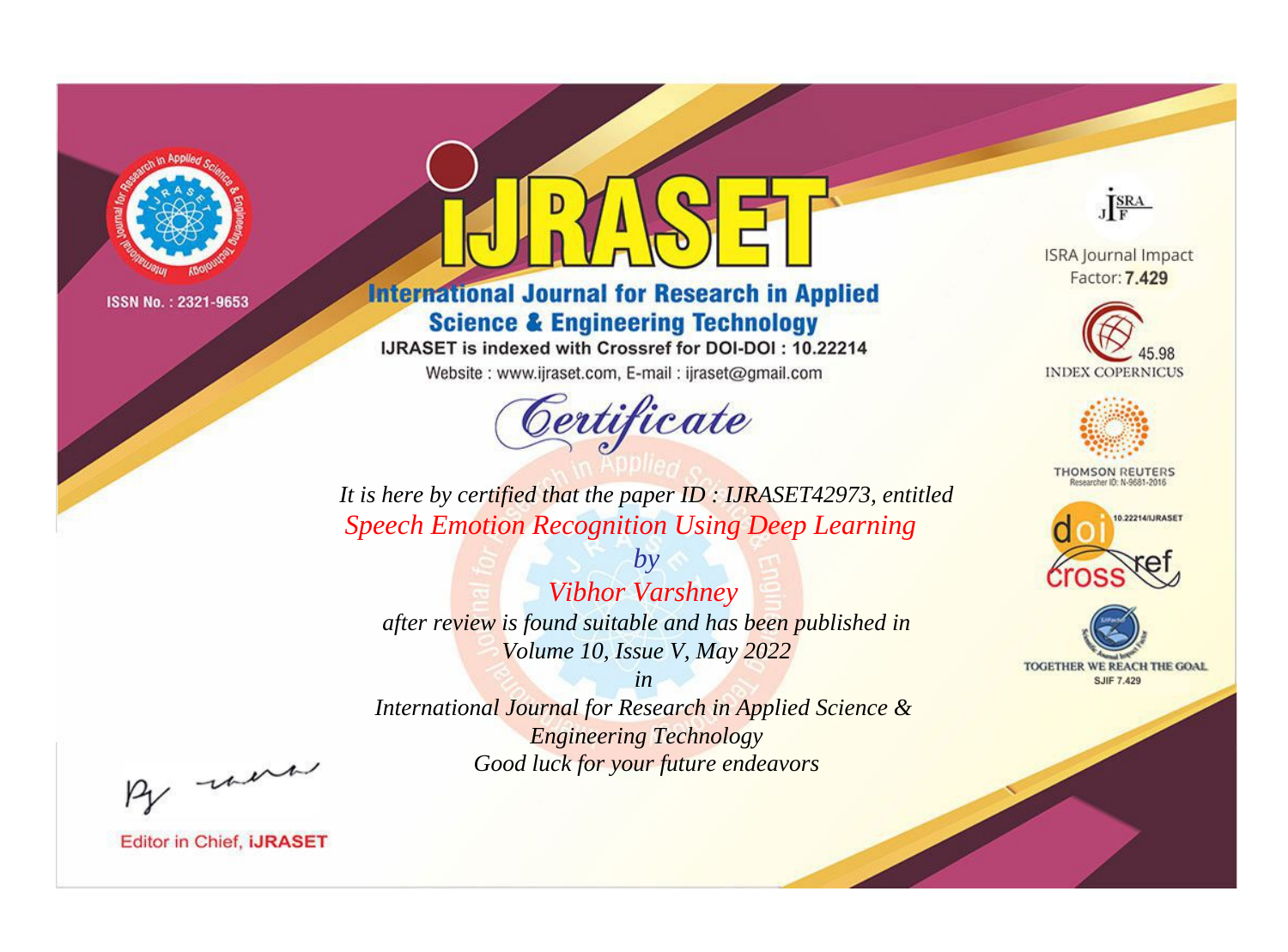

# **International Journal for Research in Applied Science & Engineering Technology**

IJRASET is indexed with Crossref for DOI-DOI: 10.22214

Website: www.ijraset.com, E-mail: ijraset@gmail.com



JERA

**ISRA Journal Impact** Factor: 7.429





**THOMSON REUTERS** 



TOGETHER WE REACH THE GOAL **SJIF 7.429** 

*It is here by certified that the paper ID : IJRASET42973, entitled Speech Emotion Recognition Using Deep Learning*

*by Tushar Kushwaha after review is found suitable and has been published in Volume 10, Issue V, May 2022*

*in* 

*International Journal for Research in Applied Science & Engineering Technology Good luck for your future endeavors*

By morn